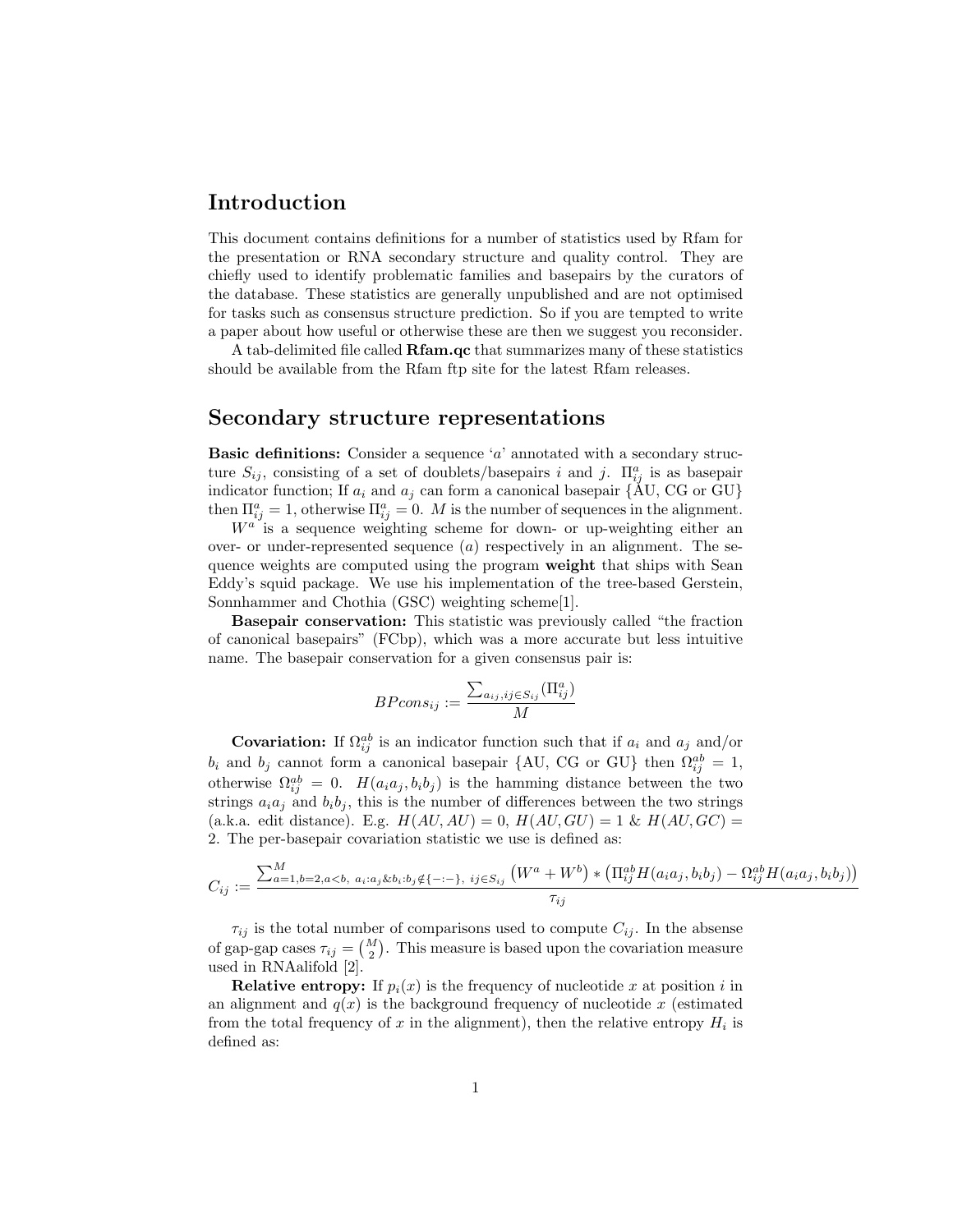$$
H_i := \sum_{x \in \{A, C, G, U\}} p_i(x) \log_2 \frac{p_i(x)}{q(x)}
$$

The Sequence conservation at a site in the alignment is defined as:

$$
SC_i := \max_{x \in \{A, C, G, U\}} p_i(x)
$$

Most informative sequence: any nucleotide that is over-represented relative to the background frequency at a certain site is projected into full IUPAC notation. Eg. if the frequencies of A and G at a site is 50% and background frequency for both is 25% then we use "R" to represent this site. Sites comprised of more than 50% gaps are in lowercase, otherwise uppercase is used. All the nucleotide IUPAC redundancy codes are given in table 1.

I.e. If 
$$
\log_2 \frac{p_i(x)}{q(x)} > 0; x \to \{\text{IUPAC}\}_i
$$

This can be re-written in a less complicated form as:

I.e. If 
$$
p_i(x) > q(x); x \rightarrow \{\text{IUPAC}\}_i
$$

| $1$ -letter       | 2-letter                              | 3-letter                | 4-letter                   |
|-------------------|---------------------------------------|-------------------------|----------------------------|
| codes             | codes                                 | codes                   | codes                      |
| $A \rightarrow A$ | $A,G \rightarrow R$                   | $C,G,U\rightarrow B$    | $A, C, G, U \rightarrow N$ |
| $C \rightarrow C$ | $U, C \rightarrow Y$                  | $A, G, U \rightarrow D$ |                            |
| $G \rightarrow G$ | $A, C \rightarrow M$                  | $A, C, U \rightarrow H$ |                            |
|                   | $U,T\rightarrow U$ $U,G\rightarrow K$ | $A, C, G \rightarrow V$ |                            |
|                   | $C,G \rightarrow S$                   |                         |                            |
|                   | $A, U \rightarrow W$                  |                         |                            |

Table 1: IUPAC nucleotide redundancy codes.

## References

- [1] M Gerstein, E L Sonnhammer, and C Chothia. Volume changes in protein evolution. J Mol Biol, 236(4):1067–78, Mar 1994.
- [2] I L Hofacker, M Fekete, and P F Stadler. Secondary structure prediction for aligned rna sequences. J Mol Biol, 319(5):1059–1066, 2002.